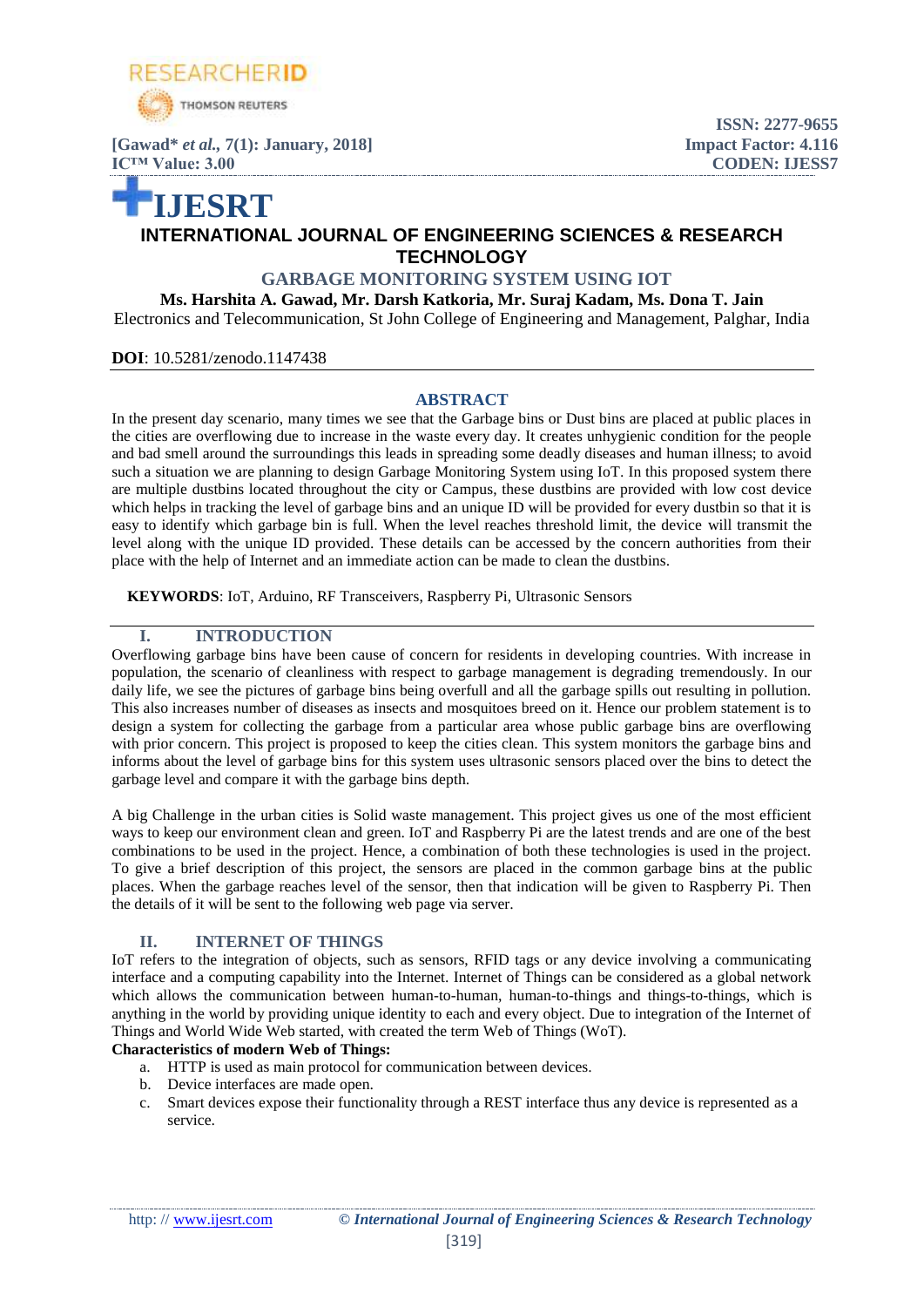

## **[Gawad\*** *et al.,* **7(1): January, 2018] Impact Factor: 4.116 IC<sup>™</sup> Value: 3.00 CODEN: IJESS7**

| Table 1. Comparison between Traditional Internet and IoT |                             |                    |  |
|----------------------------------------------------------|-----------------------------|--------------------|--|
| Parameter                                                | <b>Traditional Internet</b> | IоT                |  |
| Content creator                                          | Human                       | Machine            |  |
| Content forwarding                                       | By request                  | By pushing         |  |
|                                                          |                             | information and    |  |
|                                                          |                             | triggering action  |  |
| How is the content                                       | Using explicitly            | Through explicitly |  |
| combined?                                                | defined links               | defined operations |  |
| What is the value?                                       | Answer questions            | Real-time          |  |
|                                                          |                             | information        |  |

#### *Table 1. Comparison between Traditional Internet and IoT*

#### **IoT Application Platform:**

An IoT application platform is a solution that lives in the cloud, meaning it exists virtually somewhere on the Internet. This varies drastically from traditional solutions that are often deployed within the four walls of an institution. Contrary to those solutions, IoT application platforms thrive on being managed, maintained and accessible from virtually anywhere. Cloud based, connected and driven by data, IoT application platforms provide users a means to implement business use cases otherwise difficult to achieve, such as predictive maintenance, pay-per-use and analytics. Real-time data translates to better business asset utilization and increased productivity[5] [6].

## **III. HARDWARE AND SOFTWARE REQUIREMENTS**

#### **A. Embedded Devices**

#### **Raspberry Pi**

Raspberry Pi is small, powerful, cheap computer board. It is possible to work as a low-cost server to handle light internal or web traffic. Python language; it is main core language in Raspbian operating system. The processor of Raspberry Pi is 32 bit, 700MHz system on a chip which is built on ARM 11 architecture. It has support for USB 2.0 which allows its expansion with large number of peripherals. Expansion and Communication with network devices over a LAN adapter are possible. It can run in server mode [7] [8].

#### **Arduino**

The Arduino is a well-known open-source electronics prototyping platform, which is a central control unit of many embedded control applications ranging from interactive clothing to robotics and 3D printers. The Arduino receives commands from the master via USB connection, performs the requested operations and responds to the master. The response may contain just a confirmation or the requested data [9].

#### **BeagleBone Black**

BeagleBone Black is a low-cost, community-supported development platform for developers and hobbyists. Boot Linux in under 10 seconds and get started on development in less than 5 minutes with just a single USB cable [10].

#### **Udoo**

Udoo is a family of open source single board computers and accessories merging the world of Arduino and physical computing with the Android/Linux programming. Udoo boards are therefore designed to be exploited both as a Mini PC for consumer use and as embedded system for makers and DIY enthusiasts as well as hardware startups and enterprises aiming to do fast prototyping without the initial production costs [11].

| <b>Specifications</b> | Raspberry Pi           | Arduino                                                | <b>BeagleBone</b><br>Black | Udoo                                                                                                           |
|-----------------------|------------------------|--------------------------------------------------------|----------------------------|----------------------------------------------------------------------------------------------------------------|
| CPU                   | ARM.<br><b>BCM2835</b> | ATMEGA8,<br>ATMEGA168.<br>ATMEGA328.<br>ATMEGA128<br>O | ARM.<br>Cortex-A8          | MX6Ouad,<br>4xARM<br>Cortex, A9<br>core Atmel<br>SAM3X8E.<br><b>ARM</b><br>Cortex-M <sub>3</sub><br><b>CPU</b> |
| <b>RAM</b>            | 256-512 MB             | 16-32 kB                                               | 512MB                      | 1GB                                                                                                            |
| LAN(Mbit)             | 10/100                 |                                                        | 10/100                     | 10/100/1000                                                                                                    |
| Analog Input          | ŋ                      | 6                                                      | 6                          | 14                                                                                                             |

#### *Table 2. Comparison between various Embedded Devices*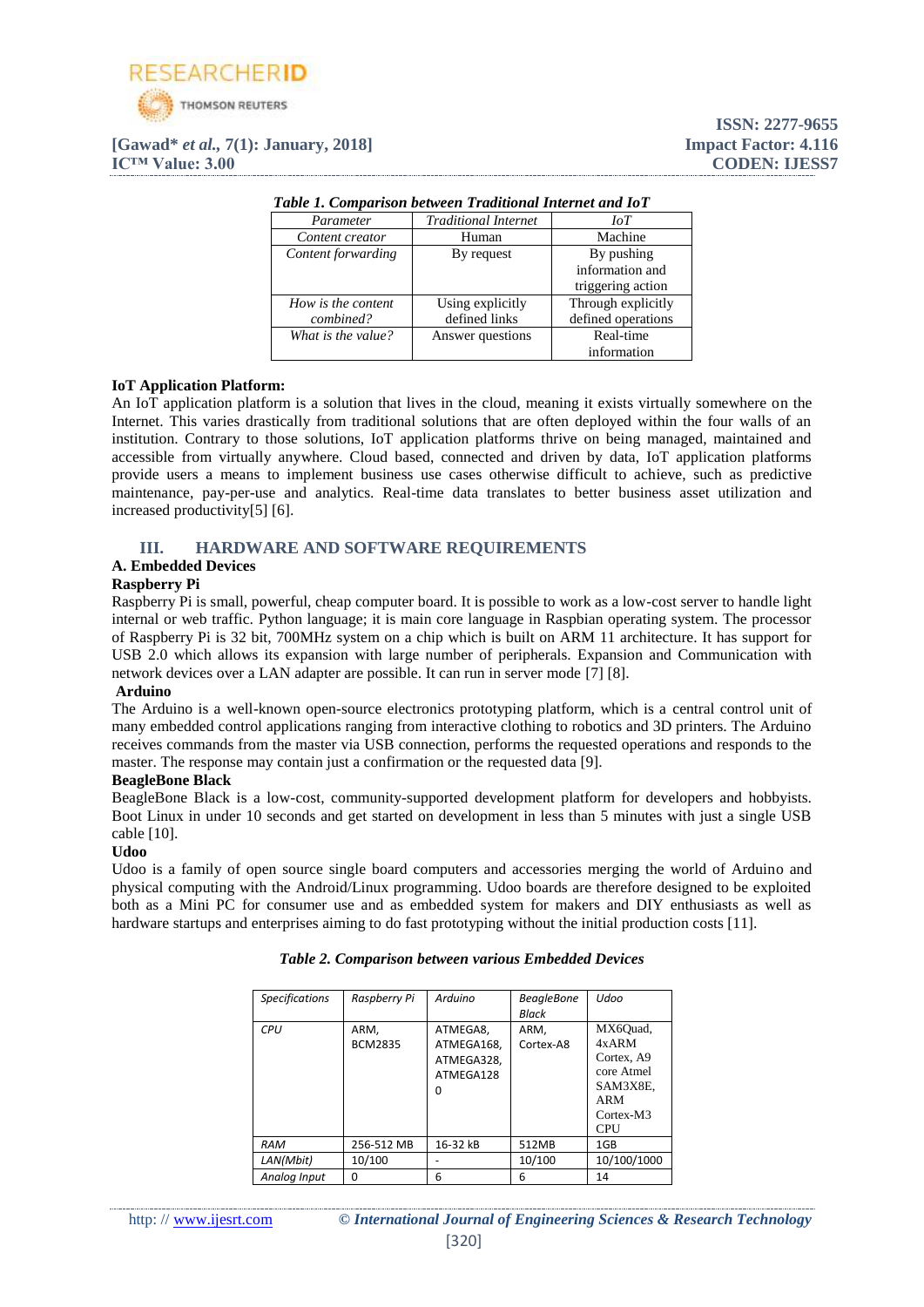

#### **[Gawad\*** *et al.,* **7(1): January, 2018] Impact Factor: 4.116 IC™ Value: 3.00 CODEN: IJESS7**

| OS Support  | Raspbian,       | Linux,  | Linux,   | Ubuntu,     |
|-------------|-----------------|---------|----------|-------------|
|             | Ubuntu,         | Windows | Angstrom | Android,    |
|             | Android,        |         |          | Linux       |
|             | ArchLinux,      |         |          |             |
|             | FreeBSD,        |         |          |             |
|             | Fedora, RISC    |         |          |             |
|             | OS              |         |          |             |
| Power       | 5V/USB          | 5V      | 5V       | $6-15V$     |
| Programming | $C, C++, Java,$ | Android | Android  | Android, C, |
| Language    | Python          |         |          | C++, Java   |

#### **B. Sensing Devices Optical Sensors**

A fiber optic sensor is a sensor that uses optical fiber either as the sensing element, or as a means of relaying signals from a remote sensor to the electronics that process the signals. Fibers have many uses in remote sensing. Fiber optic sensors are immune to electromagnetic interference, and do not conduct electricity so they can be used in places where there is high voltage electricity or flammable material such as jet fuel. Fiber optic sensors can be designed to withstand high temperatures [15].

#### **Ultrasonic sensors**

Ultrasonic sensors emit a sound pulse that reflects off of objects entering the wave field. The reflected sound, or echo is then received by the sensor. Detection of the sound generates an output signal for use by an actuator, controller, or computer. The output signal can be analog or digital. Ultrasonic sensors are capable of detecting most objects metal or nonmetal, clear or opaque, liquid, solid, or granular that has sufficient acoustic reflectivity. Another advantage of ultrasonic sensors is that they are less affected by condensing moisture than photoelectric sensors [16].

#### **IR sensors**

An IR sensor is an electronic device that emits in order to sense some aspects of the surroundings. An IR sensor can measure the heat of an object as well as detects the motion. Usually in the infrared spectrum, all the objects radiate some form of thermal radiations. These types of radiations are invisible to our eyes that can be detected by an infrared sensor. The emitter is simply an IR LED and the detector is simply an IR photodiode which is sensitive to IR light of the same wavelength as that emitted by the IR LED [17].

## **IV. WIRELESS COMMUNICATION DEVICE**

## **WiFi**

High data rate (54Mbit/s +) but also high power consumption. It is used when you need to connect directly to the Internet, such as an Internet-of-Things device, and have an external power source.

#### **XBee**

XBee has Low data rate (250kbit/s) and low power consumption. It is used to make mesh-type sensor networks, each XBee device can communicate with each other, and through each other via the mesh to devices that are out of range. They are used for network of devices, particular home automation and sensor[19].

## **RF: nRF24L01 / RFM12B / RFM22B (SI4432)**

They are popular proprietary transceivers. They can connect via SPI and have a lot of fancy features like low power modes, multiple channels, channel hopping, frequency calibration, CRC, retransmit and so on. The nRF24L01 operates in the 2.4GHz band. These are todays state of the art highly integrated and low cost hardware for reliable telemetry and consumer applications. The range is between 10m and 150m. The SI4432/RFM22B has the range of about 1.5Km [18].

| Tubic 9. Comparison of Curasonic Schsor with other acrites |                                                     |                                                      |                                                    |
|------------------------------------------------------------|-----------------------------------------------------|------------------------------------------------------|----------------------------------------------------|
| Parameter                                                  | <b>Optical Sensor</b>                               | Ultrasonic Sensor                                    | <b>IR</b> Sensor                                   |
| Detectable target                                          | Detection is affected by<br>target materials/colors | Detection is unaffected<br>by target material/colors | Good for detecting the<br>proximity of an obstacle |
|                                                            |                                                     |                                                      | and not the range                                  |
| Response speed                                             | Fast                                                | Slow                                                 | Slow                                               |
| Detectable distance                                        | $1000$ mm                                           | 10 <sub>m</sub>                                      | $15-150cm$                                         |
| Dust/Water                                                 | Affected                                            | Unaffected                                           | Unaffected                                         |
| Measuring range                                            | Small                                               | Large                                                | Small                                              |

#### *Table 3. Comparison of Ultrasonic Sensor with other devices*

## **V. PROGRAMMING LANGUAGES**

## **ISSN: 2277-9655**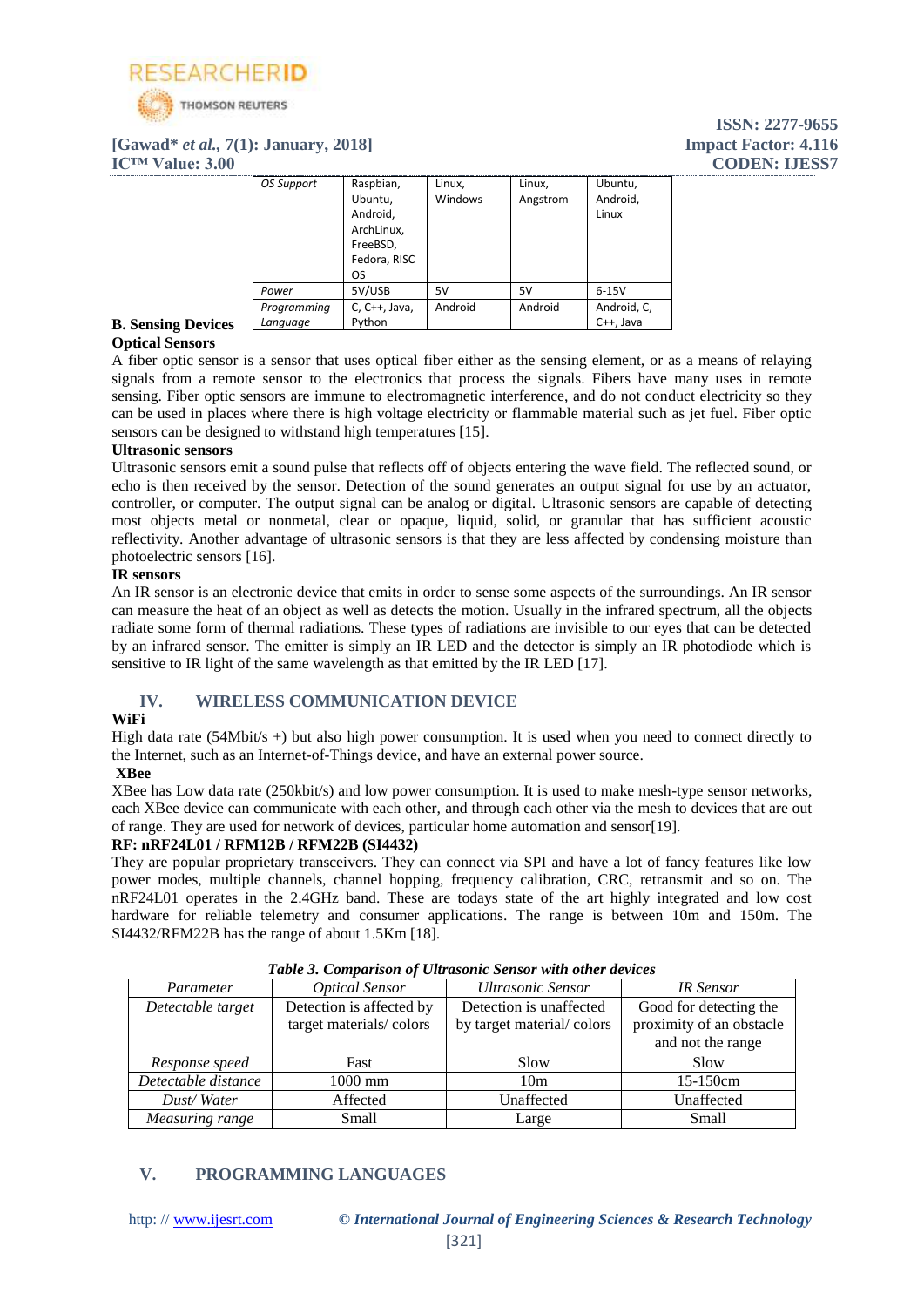

#### **ISSN: 2277-9655 [Gawad\*** *et al.,* **7(1): January, 2018] Impact Factor: 4.116 IC<sup>™</sup> Value: 3.00 CODEN: IJESS7 JAVA**

JAVA is a programming language that developers use to create applications on your computer. Java also has a web plug-in that allows you to run apps in your browser [12].

**C++**

C++ is an object oriented programming (OOP) language, developed by Bjarne Stroustrup, and is an extension of C language. It is therefore possible to code  $C++$  in a "C style" or "object-oriented style" [13].

#### **Python**

Python is a widely used high level, general purpose, and interpreted, dynamic programming language. Its design philosophy emphasizes code readability, and its syntax allows programmers to express concepts in fewer lines of code than possible in languages such as C++ or Java. The language provides constructs intended to enable clear programs on both a small and large scale [14].

| Python                        | JA VA                          |                                   |  |
|-------------------------------|--------------------------------|-----------------------------------|--|
| Slower than Java              | Faster than Python             | Same as Java                      |  |
| It takes less time to develop | It takes more time to complete | It takes a lot of time to develop |  |
| compared to Java & $C++$      | compared to Python             |                                   |  |
| 3-5 times shorter than Java   | Longer than Python             | 5-10 times longer than Python     |  |
| Debugging methods are easy    | Debugging methods are easy     | Same as Java                      |  |

#### *Table 4. Comparison of Python with Java and C++*

## **VI. CLOUD COMPUTING**

According to the NIST definition Cloud computing is a model for enabling ubiquitous, convenient, on-demand network access to a shared pool of configurable computing resources (e.g. networks, servers, storage, applications, and services) that can be rapidly provisioned and released with minimal management effort or service provider interaction. Cloud is a metaphor to describe web as a space where computing has been preinstalled and exist as a service; data, operating systems, applications, storage and processing power exist on the web ready to be shared. To users, cloud computing is a Pay-per-Use-On-Demand mode that can conveniently access shared IT resources through the Internet. Cloud computing can much improve the availability of IT resources and owns many advantages over other computing techniques. Users can use the IT infrastructure with Pay-per-Use-On-Demand mode; this would benefit and save the cost to buy the physical resources that may be vacant [22] [23].



## **VII. BLOCK DIAGRAM.**

The module is divided into two parts Transmitter section and Receiver section. Here in the transmitter section we are using AVR microcontroller, RF transmitter and sensors these are attached to the dustbin. Sensors are used to detect the level in the dustbin whether the dustbin is full or empty. The sensor senses the content of the dustbin and sends the signals or the data to the microcontroller. The microcontroller reads the data from the sensor and process the data received from sensor, and the same data wirelessly transmitted to the Central system (Raspberry Pi) using RF Transmitted. RF Transmitter is to transmit the signal form microcontroller to the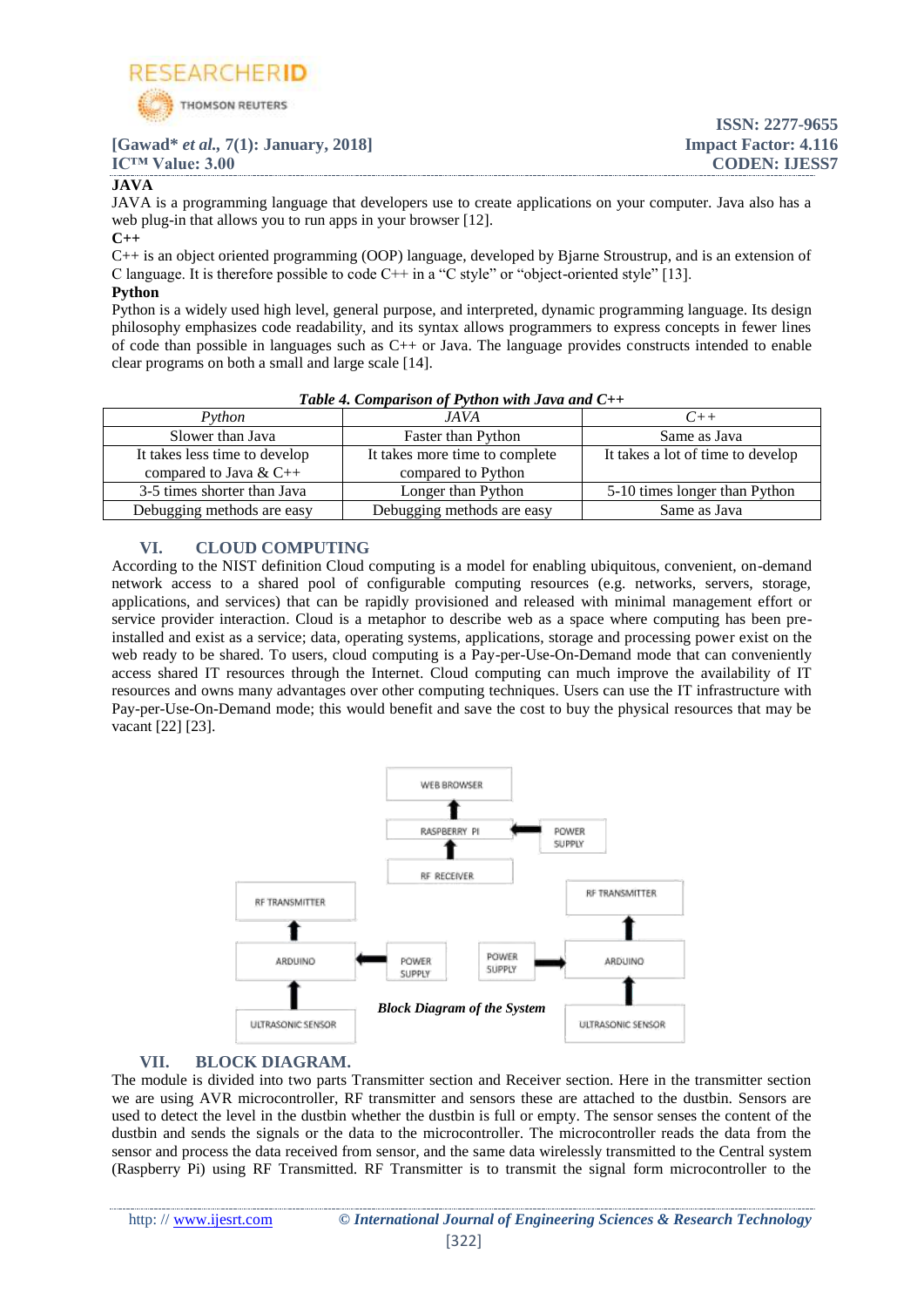

## **[Gawad\*** *et al.,* **7(1): January, 2018] Impact Factor: 4.116**

**ISSN: 2277-9655 IC™ Value: 3.00 CODEN: IJESS7**

Raspberry Pi. The other section is receiver section in which RF Receiver, Raspberry Pi and Web Browser is used. RF Receiver is used to receive the data sent by RF transmitter. Raspberry Pi receives the data sent by the multiple transmitters and processes the data and the same data transmitted to the Web Browser.

## **VIII. CONCLUSION**

The above work reviews various technologies that can be used to implement remote monitoring systems. Based on the comparison of various systems, techniques and algorithms we propose a IoT based Garbage Monitoring system. The system can be implemented using remote monitoring end devices are made from Arduino chipset. These nodes communicate with a central system that can be implemented on a standalone computer system. This system for the proposed system is implemented using a Raspberry Pi model. Communication between different devices can be achieved using RF based wireless communication modules. Finally the system status can be viewed via web browser which is in line with the IoT philosophy. Limitations of the system are in terms of dependence on reliability of communication modules. Since the sensor nodes are proposed to be deployed within the garbage cans, a physical damage can affect the communication or processing capability.

## **IX. REFERENCES**

- [1] Guerrero, Lilliana Abarca, Ger Maas, and William Hogland. "Solid waste management challenges for cities in developing countries." Waste management 33.1 (2013): 220-232.
- [2] Vikrant Bhor, "Smart Garbage management System",International Jour-nal of Engineering Research and Technology (IJERT)2009, pp.103-110.
- [3] Kanchan Mahajan, "Waste Bin Monitoring System Using Integrated Technologies",International Journal of Innovative Research in Science, Engineering and Technology Issue 3, Issue 7, July 2014.
- [4] Kurre, Vishesh Kumar. "Smart Garbage Collection Bin overflows Indica-tor using IOT"(2016).
- [5] Stankovic, John A. "Research directions for the internet of things."IEEE Internet of Things Journal 1.1 (2014): 3-9.
- [6] Gubbi, Jayavardhana, et al. "Internet of Things (IoT): A vision, archi-tectural elements, and future directions." Future Generation Computer Systems 29.7 (2013): 1645-1660.
- [7] Maksimovi, Mirjana, et al. "Raspberry Pi as Internet of things hardware: performances and constraints." design issues 3 (2014): 8.
- [8] Kortas, Nawel, et al. "Communication within Cloudlet using the Rasp-berry." Procedia Computer Science 73 (2015): 193-198.
- [9] Teikari, Petteri, et al. "An inexpensive Arduino-based LED stimulator system for vision research." Journal of neuroscience methods 211.2 (2012): 227-236.
- [10]Coley, Gerald. "Beaglebone black system reference manual." Texas Instruments, Dallas (2013).
- [11]Palazzetti, Emanuele. Getting Started with UDOO. Packt Publishing Ltd, 2015.
- [12] Savitch, Walter, and Frank M. Carrano. Java: Introduction to Problem Solving and Programming. Prentice Hall Press, 2008.
- [13]Ortega, James M., and Andrew S. Grimshaw. An introduction to C++ and numerical methods. Oxford University Press, 1998.
- [14]Guzdial, Mark J., and Barbara Ericson. Introduction to computing and programming in Python, a multimedia approach. Prentice Hall Press, 2009.
- [15]Dickinson, Todd A., et al. "A chemical-detecting system based on a cross-reactive optical sensor array." Nature 382.6593 (1996): 697-700.
- [16]Gutierrez, Jose M., et al. "Smart Waste Collection System Based on Location Intelligence." Procedia Computer Science 61 (2015): 120-127.
- [17]Mohammad, Tarek. "Using ultrasonic and infrared sensors for distance measurement." World Academy of Science, Engineering and Technology 51 (2009): 293-299.
- [18]Hong, Gao, and Su Jianxiu. "Design of the temperature signal wireless receiver and display system on polishing interface in chemical mechanical polishing."Procedia Engineering 24 (2011): 417-421.
- [19]Yawut, Cholatip, and Sathapath Kilaso. "A wireless sensor network for weather and disaster alarm systems."Proc. International Conference on Information and Electronics Engineering, IPCSIT. Vol. 6. 2011.
- [20]Paksuniemi, M., et al. "Wireless sensor and data transmission needs and technologies for patient monitoring in the operating room and intensive care unit." 2005 IEEE Engineering in Medicine and Biology 27th Annual Conference. IEEE, 2006.